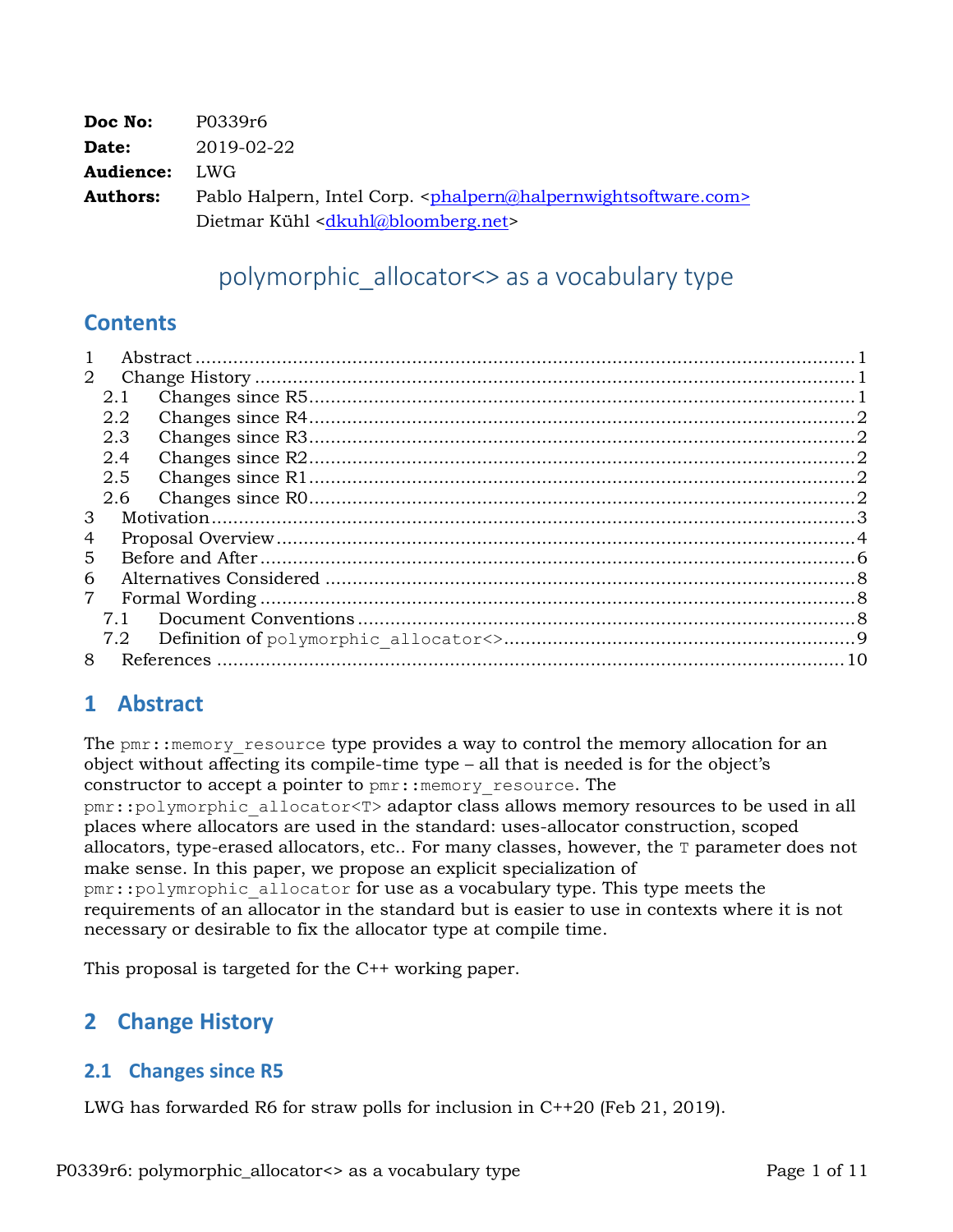Rebased to the Jan 2019 working draft, N4800.

The allocate object function now tests for length error.

Other minor rewordings as per LWG review in Kona, Feb 2019.

#### **2.2 Changes since R4**

Fixed some incorrect references to P0978 that should have been P0987.

#### **2.3 Changes since R3**

The changes to  $pm$ ::polymorphic allocator have been retargeted to the C++20 working paper. The other changes (to function, promise, and packaged task) have been split into a separate paper [\(P0987](https://wg21.link/P0987)), which is targeted at the next Library TS.

Forwarded from LEWG to LWG in Jacksonville, March 2018.

#### **2.4 Changes since R2**

Changed polymorphic allocator<char> to polymorphic allocator<br/>sbyte>.

Rebased C++17 references to the C++17 DIS.

Fixed bugs in new object() and delete object() member functions.

#### **2.5 Changes since R1**

Minor changes, mostly taking into related proposals that have been accepted since R0.

#### **2.6 Changes since R0**

The original version of this proposal was to use  $polymorphic$  allocator $\langle void \rangle$  as a vocabulary type, instead of polymorphic\_allocator<>. LEWG discussion in Oulu uncovered two related problems with the original proposal:

- 1. void is not a valid value type for an allocator, so polymorphic allocator<void> does not meet the allocator requirements.
- 2. Even if void were valid, its use here might conflict with the proposal to make void a regular type, [P0146.](http://www.open-std.org/JTC1/SC22/WG21/docs/papers/2016/p0146r1.html)

To correct these problems, we made the following changes:

• Instead of polymorphic allocator<void>, use polymorphic allocator<>, which is a shorthand for polymorphic allocator<br/>byte>.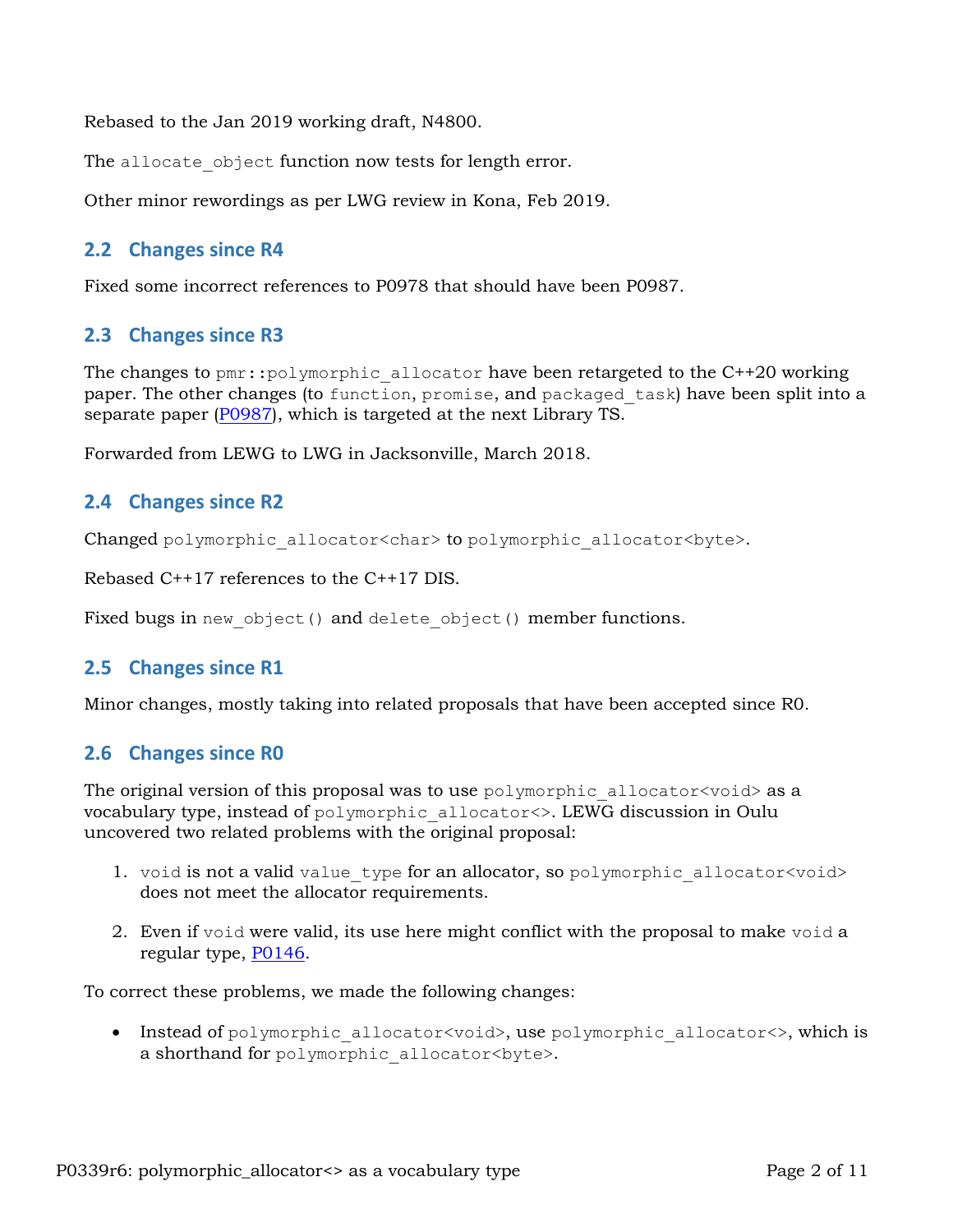• Instead of hijacking allocate and deallocate for byte allocation, add new member functions, allocate bytes and deallocate bytes. This change also removed the need for creating an explicit specialization of polymorphic\_allocator, as the allocate bytes function can usefully be a member of all instantiations.

In addition, this proposal folds in the changes from  $P0337$ , which was applied to the  $C^{++17}$ WP in June 2016, but was not applied to the LFTS.

## **3 Motivation**

Consider the following class that works like vector<int>, but with a fixed maximum size determined at construction:

```
class IntVec {
   std::size t m size;
   std::size t m capacity;
   int * m data;
  public:
    IntVec(std::size_t capacity);
      : m_size(0), m_capacity(capacity), m_data(new int[capacity]) { }
 …
};
```
Suppose we want to add the ability to choose an allocator. One way would be to make the allocator type be a compile-time parameter:

```
template <class Alloc = std::allocator<int>> class IntVec …
```
But that has changed our simple class into a class template, and introduced all of the complexities of writing classes with allocators, including the use of allocator\_traits. The constructor for this class template looks like this:

```
IntVec(std::size_t capacity, Alloc alloc = {} )
  : m_size(0), m_capacity(capacity), m_alloc(alloc)
  , m_data(std::allocator traits<Alloc>::allocate(m_alloc, capacity)) { }
```
Our next attempt removes the templatization by using  $pm:$ : memory resource to choose the allocation mechanism at run time instead of at compile time, thus avoiding the complexities of templates and ensuring that all IntVec objects are of the same type:

```
IntVec(std::size_t capacity,
        std::pmr::memory_resource *memrsrc = std::pmr::get_default_resource())
  : m size(0), m capacity(capacity), m memrsrc(memrsrc)
   , m_data(memrsrc->allocate(capacity*sizeof(int), alignof(int)) { }
```
This solution works very well in isolation, but suffers from a number of drawbacks:

#### **1. Does not conform to the Allocator concept**

The pointer type, std:: pmr:: memory resource\*, does not meet the requirements of an allocator, and so does not fit into the facilities within the standard designed for allocators, such as *uses-allocator construction* (section 23.10.7.2 [allocator.uses.construction] in the C++17 DIS, N4660).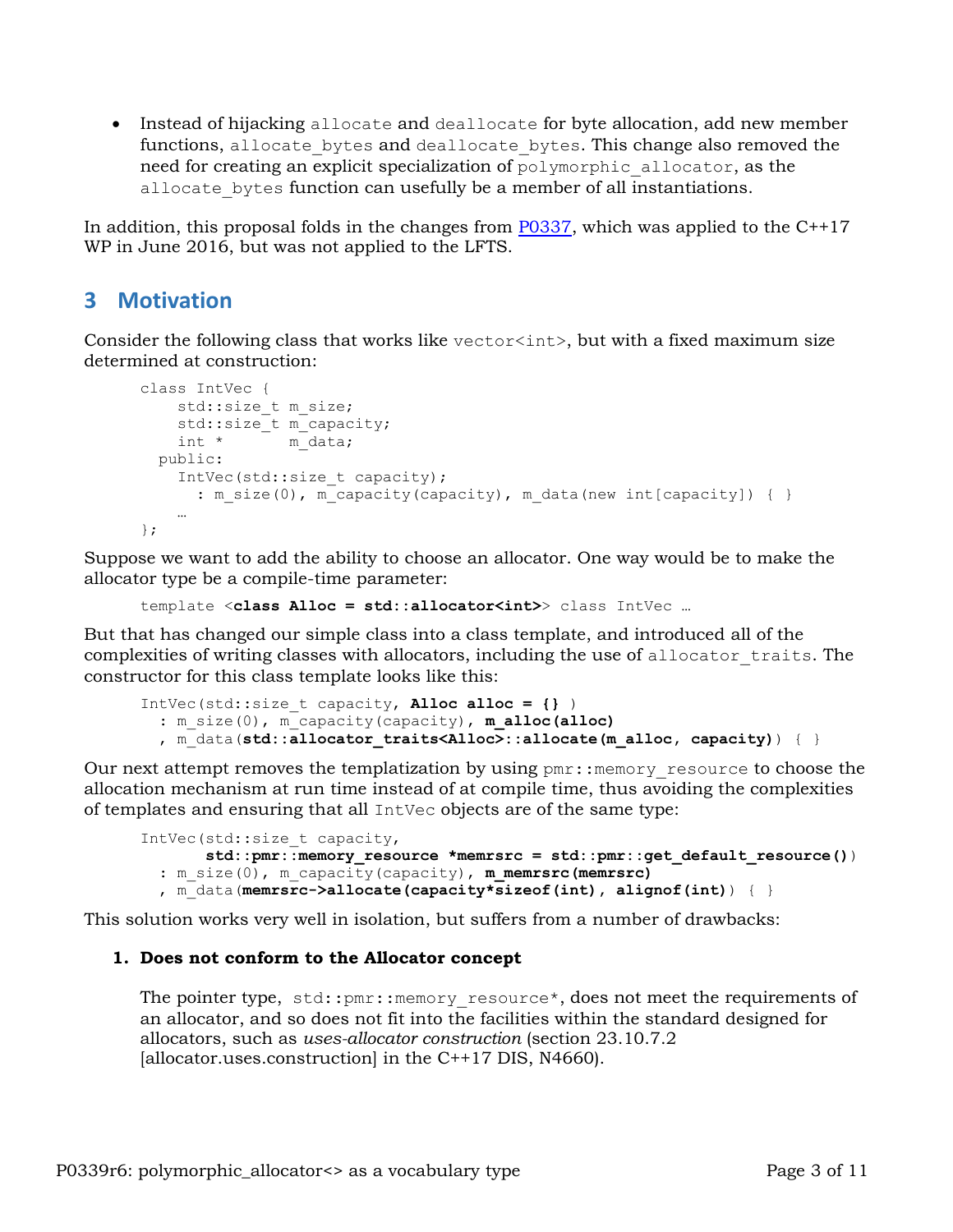The original proposal for memory resource, [N3916,](http://www.open-std.org/JTC1/SC22/WG21/docs/papers/2014/n3916.pdf) included modifications to the definition of *uses-allocator* construction in order to address this deficiency. Those changes were not added to the C++17 working draft with the rest of the Fundamentals TS version 1.

#### **2. Lack of reasonable value-initialization**

The result of default-initialization of a pointer is indeterminate, and the result of value initialization is a null pointer, neither of which is a useful value for storing in the class. The programmer must explicitly call std:: $pm:$ :get default resource(), as shown above. It is easily forgotten and is verbose.

#### **3. Danger of null pointers**

Any time you pass a pointer to a function, you must contend with the possibility of a null pointer. Either you forbid it (ideally with a precondition check or assert), or you handle it some special way (i.e., by substituting some default). Either way, there is a chance of error.

#### **4. Inadvertent reseating of the memory resource**

Idiomatically, neither move assignment nor copy assignment of an object using an allocator or memory resource should move or copy the allocator or memory resource. With rare exceptions, the memory resource used to construct an object should be the one used for its entire lifetime. Changing the resource can result in a mismatch between the lifetime of the resource and the lifetime of the object that uses it. Also, assigning to an element of a container would result in breaking the homogenous use of a single allocator for all elements of that container, which is crucial to safely and efficiently applying algorithms like sort that swap elements within the container. Raw pointers encourage blind moving or copying of member variables during assignment, which can be dangerous.

Issues 2, 3, and 4 would have been addressed by another paper, [P0148,](http://www.open-std.org/JTC1/SC22/WG21/docs/papers/2015/p0148r0.pdf) which proposed a new type that provided a default constructor, and which was not assignable, memory resource ptr. That proposal, however, was withdrawn in Jacksonville in 2016 when we (the authors of that paper as well as the current one) discovered that there was a simpler and more complete solution possible without introducing a completely new type: by using polymorphic allocator. That discovery was the genesis of this paper.

## **4 Proposal Overview**

We observed that a polymorphic allocator object, which is nothing more than a wrapper around a memory resource pointer, can be used just about anywhere that a raw memory resource pointer can be used, but does not suffer from the drawbacks listed above. Consider a minor rewrite of the IntVec class (above):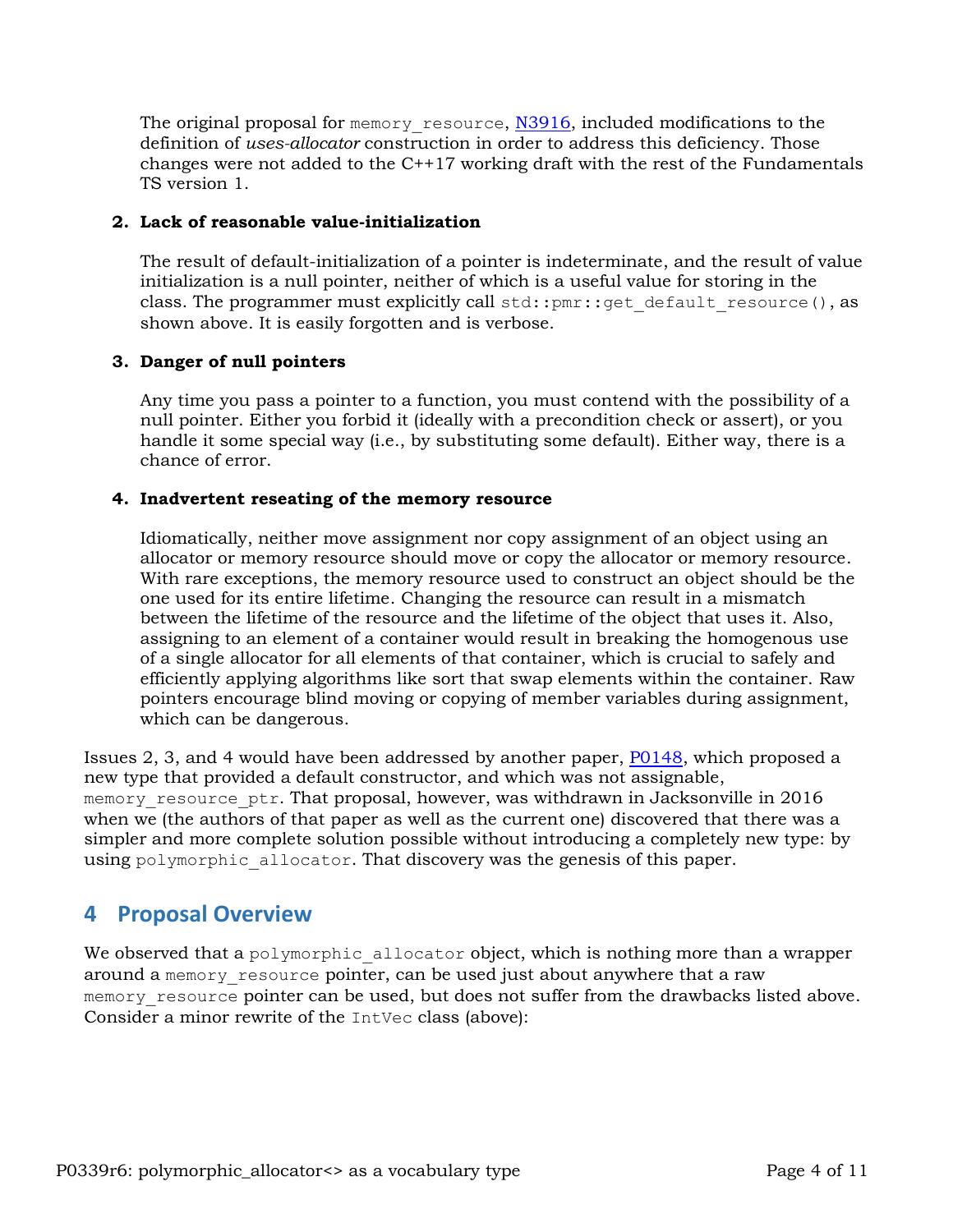```
class IntVec {
  public:
    using allocator_type = std::pmr::polymorphic_allocator<int>;
  private:
std::size t m size;
std::size t m capacity;
   allocator type m alloc;
   int * m data;
  public:
    IntVec(std::size_t capacity, allocator_type alloc = {} );
      : m_size(0), m_capacity(capacity), m_alloc(alloc)
      , m_data(alloc.allocate(capacity)) { }
 …
};
```
Let's consider the deficiencies of using a raw memory resource pointer, one by one, to see how this new approach compares to the previous one:

- 1. The definition of the allocator type nested type and the constructor taking a trailing allocator argument allows IntVec to play in the world of *uses-allocator construction*, including being passed an allocator when inserted into a container that uses a scoped allocator adaptor.
- 2. Value-initializing the allocator causes the default memory resource to be used, simplifying the default allocator argument and reducing the chance of error. If IntVec had a default constructor, the allocator would, again, use the default memory resource, with no effort on the part of the programmer.
- 3. A polymorphic allocator is not a pointer and cannot be null. Attempting to construct a polymorphic\_allocator with a null pointer violates the preconditions of the polymorphic allocator constructor. This contract can be enforced by a single contract assertion in the polymorphic allocator constructor, rather than in every client.
- 4. The assignment operators for polymorphic allocator are deleted. Thus, the problem of accidentally reseating the allocator does not exist for polymorphic\_allocator. The deleted assignment operators would prevent the incorrect assignment operations from being generated automatically, forcing the programmer to define them, hopefully with the correct semantics. See [P0335](http://www.open-std.org/JTC1/SC22/WG21/docs/papers/2016/p0335r0.html) for more details.

The above list shows that  $polymorphic$  allocator can be used idiomatically to good effect, but suffers from some usability issues. To begin,  $polymorphic$  allocator is a template, when what is desired is a non-template vocabulary type. Also, in order to allocate objects of different types, it is necessary to rebind the allocator, a step backwards from direct use of memory resource, which does not require rebinding. This paper proposes a default parameter for polymorphic\_allocator so that polymorphic\_allocator<> can be used as a ubiquitous type. It also adds certain features to conveniently expose the capabilities of the underlying memory resource pointer.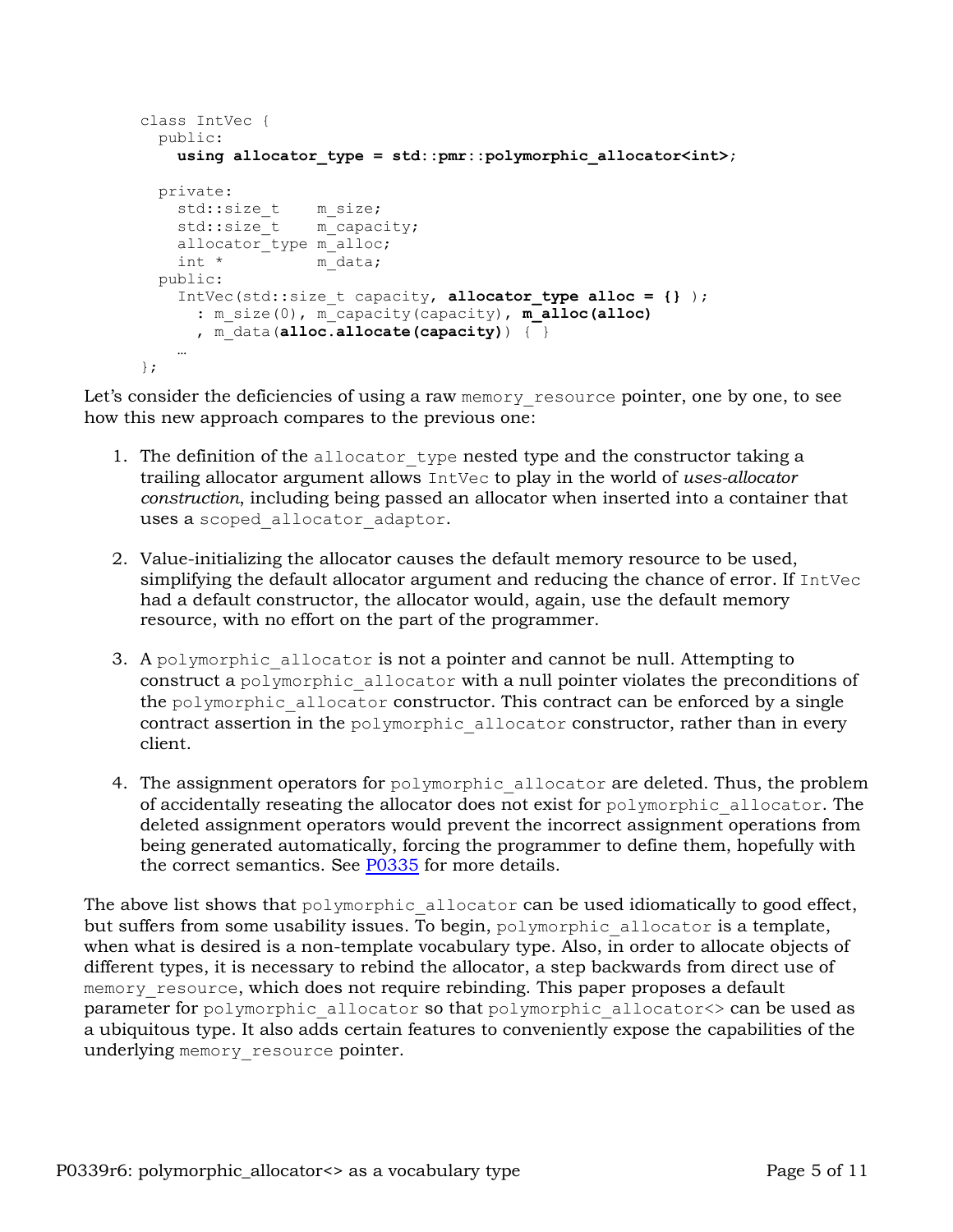In addition to normal allocator functions, the polymorphic\_allocator<> proposed here provides the following features:

- Being completely specialized, polymorphic allocator<> does not behave like a template, but like a class. This fact can prevent inadvertent template bloat in client types.
- It can allocate objects of any type without needing to use rebind. Allocating types other than value\_type is common for node-based and other non-vector-like containers.
- It can allocate objects on any desired alignment boundary. For example, VecInt might choose to align its data array on a SIMD data boundary.
- It provides member functions to allocate and construct objects in one step.
- It provides a good alternative to type erasure for types that don't have an allocator template argument. See [P0148](http://www.open-std.org/JTC1/SC22/WG21/docs/papers/2015/p0148r0.pdf) for examples of avoiding allocator type-erasure in std::function, std::promise, and std::packaged task.

## **5 Before and After**

The following example shows the part implementation and use of a simple list-of-string class. The code on the left (before), shows the use of the fully-general allocator model. The code on the right (after) shows the use of (hard-coded) pmr::polymorphic\_allocator<>. In both cases, exception-safety code in push\_front is omitted for simplicity. Although the code on the left is more general and closer to standard library code, the code on the right is sufficient for probably 80% of programmers who wish to add the benefits of allocators to their classes. As you can see, it is much simpler and less error-prone. Of particular note:

- The list class on the right is not a template
- There is no use of std:: allocator traits.
- There is no need to do any rebinding
- Large chunks of boiler-plate code is unnecessary.

| <b>Before</b>                                                             | After                              |
|---------------------------------------------------------------------------|------------------------------------|
| template <class alloc="&lt;/td"><td>// List of strings using</td></class> | // List of strings using           |
| std::allocator <std::string>&gt;</std::string>                            | // polymorphic allocator<>         |
| class StringList1                                                         | class StringList2                  |
|                                                                           |                                    |
| using alloc traits $=$                                                    |                                    |
| std::allocator traits <alloc>;</alloc>                                    |                                    |
|                                                                           | public:                            |
| public:                                                                   | using allocator type $=$           |
| using allocator type = $\text{Alice}$ ;                                   | std::pmr::polymorphic allocator<>; |
| using value type $=$                                                      | using value type                   |
| std::basic string <char,< td=""><td>std::pmr::string;</td></char,<>       | std::pmr::string;                  |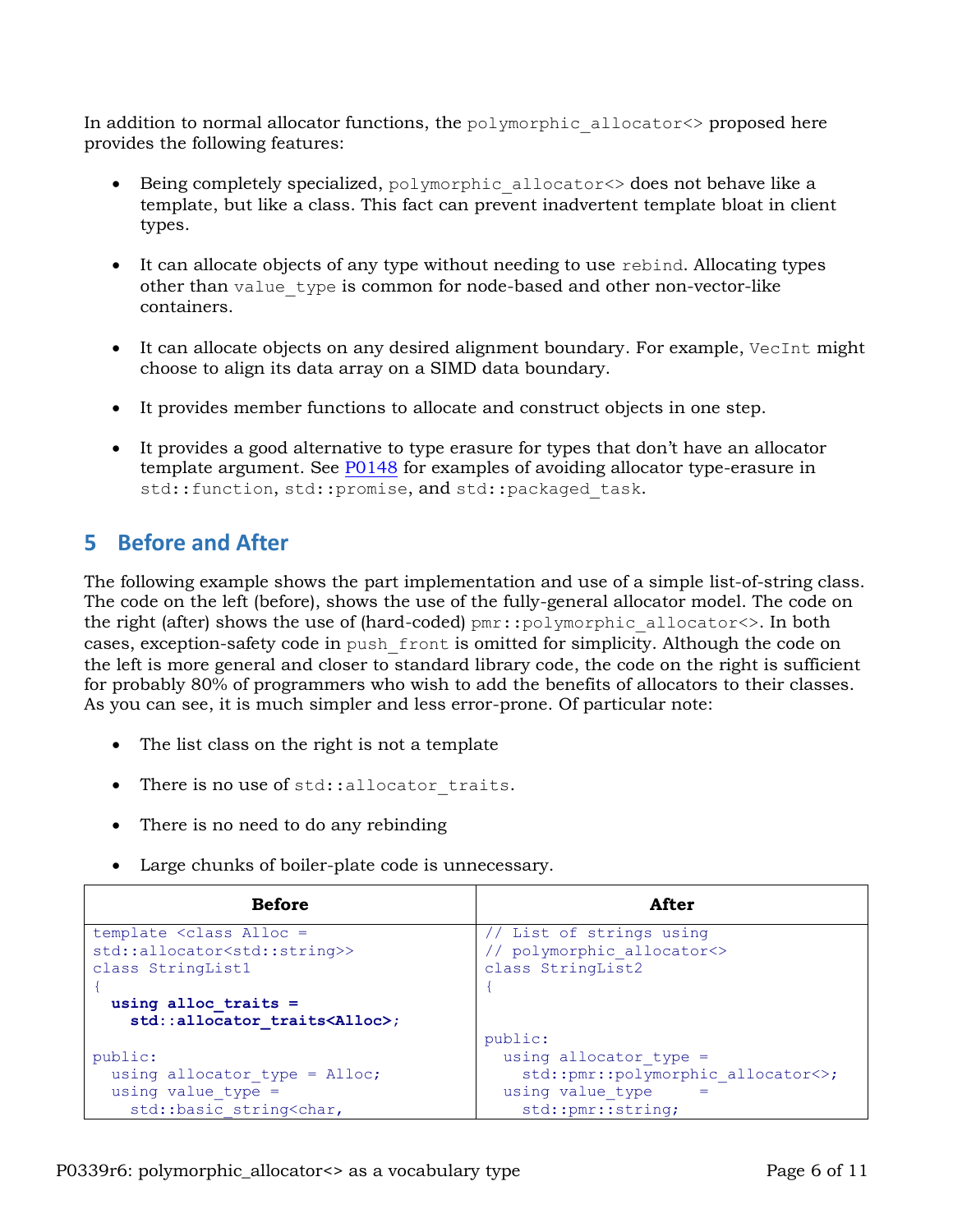```
std::char traits<char>,
       typename alloc_traits::
         template rebind_alloc<char>>;
   // It is easy to get the allocator's
  // value type type wrong! Check it!
  static assert(std::is same<
      typename Alloc:: value type,
      value type>::value,
    "Alloc::value type is incorrect");
private:
  struct node {
   node* m_next = nullptr;
    union {
      // Non-initialized member
     value type m value;
    };
   };
 using node_alloc =
    typename alloc_traits::
       template rebind_alloc<node>;
   node_alloc m_alloc;
 node *m_head = nullptr;
 node *m_tail = nullptr;
public:
  StringList1(const allocator type& a =
                 {})
    : m_alloc(a)
    , m head(nullptr) { }
   void push_front(const value_type& v) {
   using alloc node traits =
       typename alloc_traits::
         template rebind_traits<node>;
    node *n = alloc_node_traits::
     allocate(m alloc, 1);
    // NOTE: Exception safety elided
     alloc_node_traits::
      construct(m_alloc, &n->m_value,v);
   n->m_next = m_head;
   m head = n;
    if (! m_tail)
     m tail = n;
   }
  // ...
};
                                          private:
                                             struct node {
                                             node* m_next = nullptr;
                                              union {
                                                 // Non-initialized member
                                               value type m value;
                                               };
                                             };
                                             allocator_type m_alloc;
                                            node *m head = nullptr;
                                            node *m_tail = nullptr;
                                          public:
                                             StringList2(const allocator_type& a =
                                                            {})
                                                : m_alloc(a)
                                               , m head(nullptr) { }
                                            void push front(const value type& v) {
                                              node *n =m_alloc.allocate_object<node>();
                                               // NOTE: Exception safety elided
                                              m_alloc.construct(&n->m_value, v);
                                              n->m_next = m_head;
                                              m head = n;
                                               if (! m_tail)
                                                m tail = n;
                                             }
                                             // ...
                                          };
int main()
\left\{ \right. using SaString =
   std::basic string<char,
    std::char traits<char>,
    SimpleAlloc<char>>;
                                          int main()
                                          {
```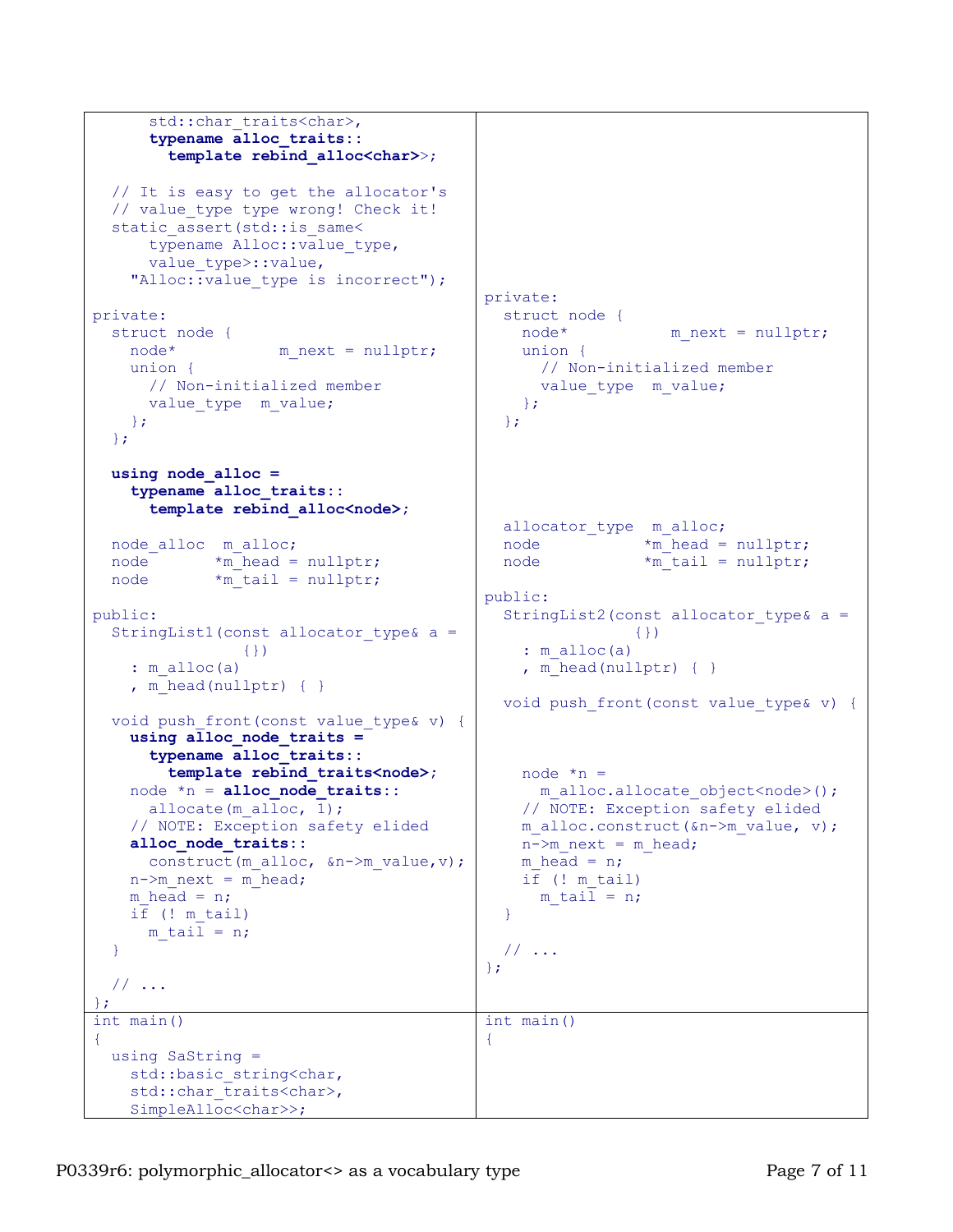```
SimpleAlloc<SaString> sa;
 StringList1<SimpleAlloc<SaString>>
   slst1(sa);
slst1.push front("hello");
```

```
SimpleResource sr;
```

```
StringList2 slst2(&sr);
 slst2.push front("goodbye");
```
# **6 Alternatives Considered**

}

In Jacksonville, LEWG considered changing some or all of the proposed new member functions for polymorphic allocator to free functions, instead. The allocate/deallocate object and new/delete object functions, in particular, could be implemented for any allocator type, not just polymorphic allocator. There was, however, insufficient consensus for this change.

}

[P0148](http://www.open-std.org/JTC1/SC22/WG21/docs/papers/2015/p0148r0.pdf) proposed a new type, memory resource ptr, which provided many of the benefits described for polymorphic allocator <>. The memory resource ptr type did not, however, conform to *allocator requirements* and did less to smooth the integration of memory\_resource into the allocator ecosystem than does polymorphic\_allocator<>. P0148 was withdrawn in favor of this proposal.

It has been suggested that we create a new class instead of using polymorphic\_allocator<>. However, such a type would need to behave like a polymorphic\_allocator in every way, so the only benefit we saw was, perhaps, a shorter name. We'll leave it up to the user to create their own shortened aliases, as desired.

Instead of using byte as the default template parameter for polymorphic\_allocator<T>, we could have used a unique tag type. This might have been a useful direction if we had created an explicit specialization for polymorphic\_allocator<*tag\_type*>, but earlier drafts of this proposal proved to us that it only complicated the standard language and implementation, with no significant benefit over the current proposal.

# **7 Formal Wording**

## **7.1 Document Conventions**

All section names and numbers are relative to the **January 2019 C++ Working Paper, N4800.**

Existing working paper text is indented and shown in dark blue. Edits to the working paper are shown with red strikeouts for deleted text and green underlining for inserted text within the indented blue original text.

#### Comments and rationale mixed in with the proposed wording appears as shaded text.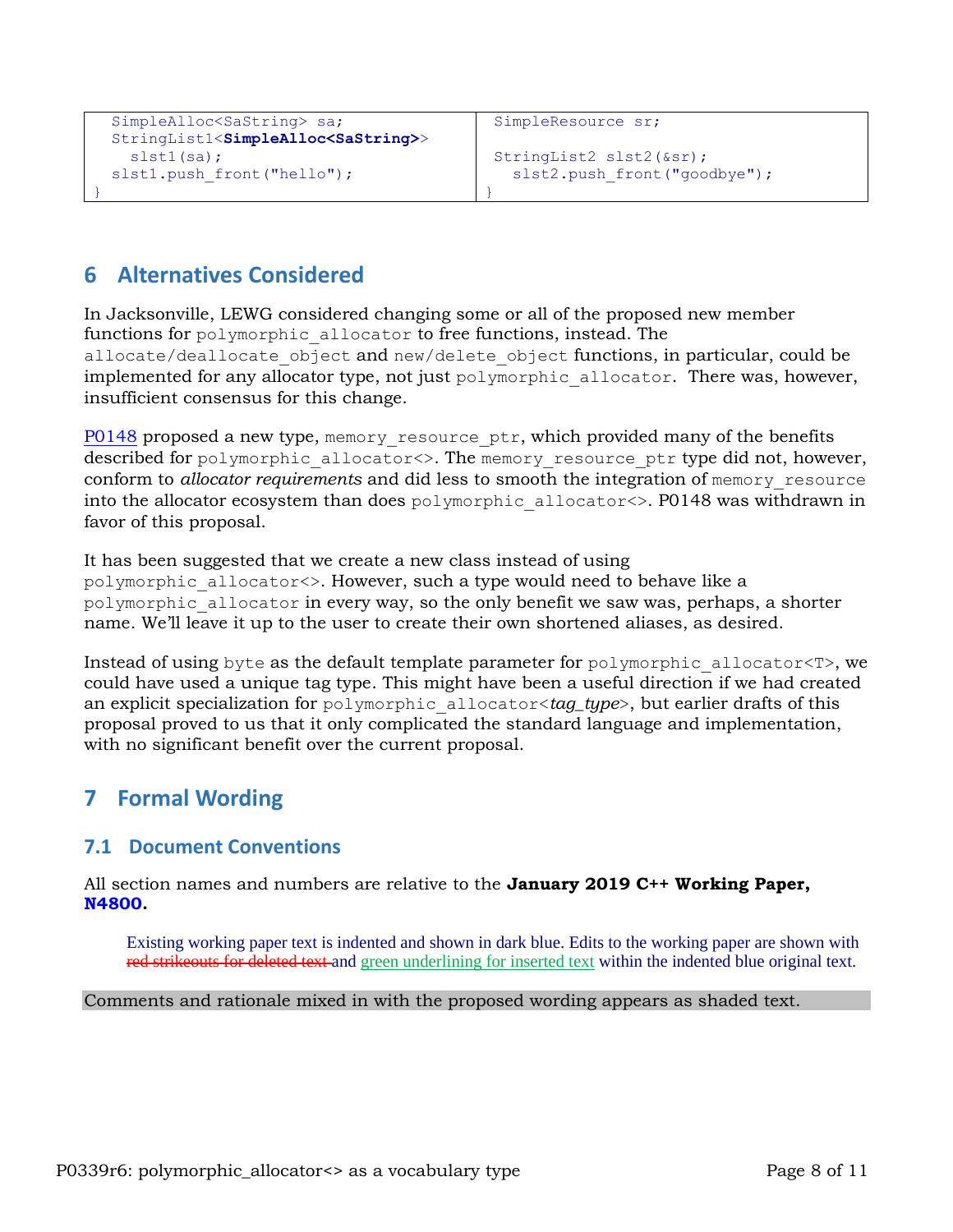### **7.2 Definition of polymorphic\_allocator<>**

In section 19.12.3 [mem.poly.allocator.class], modify the general definition of polymorphic allocator<Tp> as follows. Note that this diverges from the WP but remains compatible with it:

```
template <class Tp = byte>
class polymorphic allocator {
  memory_resource* memory_rsrc; // exposition only
public:
 using value type = Tp; // 19.12.3.1, constructors
  polymorphic allocator() noexcept;
 polymorphic_allocator(memory_resource*_r);
 polymorphic allocator(const polymorphic allocator& other) = default;
   template <class U>
    polymorphic allocator(const polymorphic allocator<U>& other) noexcept;
  polymorphic_allocator&
     operator=(const polymorphic_allocator& rhs) = delete;
   // 19.12.3.2, member functions
   [[nodiscard]] Tp* allocate(size_t n);
  void deallocate(Tp* p, size_t n);
 void* allocate bytes(size t nbytes, size t alignment = alignof(max align t));
 void deallocate bytes(void* p, size t nbytes,
                       size t alignment = alignof(max align t));
  template <class T>
  T* allocate object(size t n = 1);
  template <class T>
   void deallocate object(T* p, size_t n = 1);
  template <class T, class... CtorArgs>
  T* new object(CtorArgs&&... ctor args);
  template <class T>
  void delete object(T* p);
   template <class T, class... Args>
    void construct(T* p, Args&&... args);
   template <class T>
    void destroy(T* p);
 polymorphic allocator select on container copy construction() const;
 memory resource* resource() const;
};
```
Add descriptions for the new member functions in section 19.12.3.2 [mem.poly.allocator.mem] (underline highlighting omitted for ease of reading):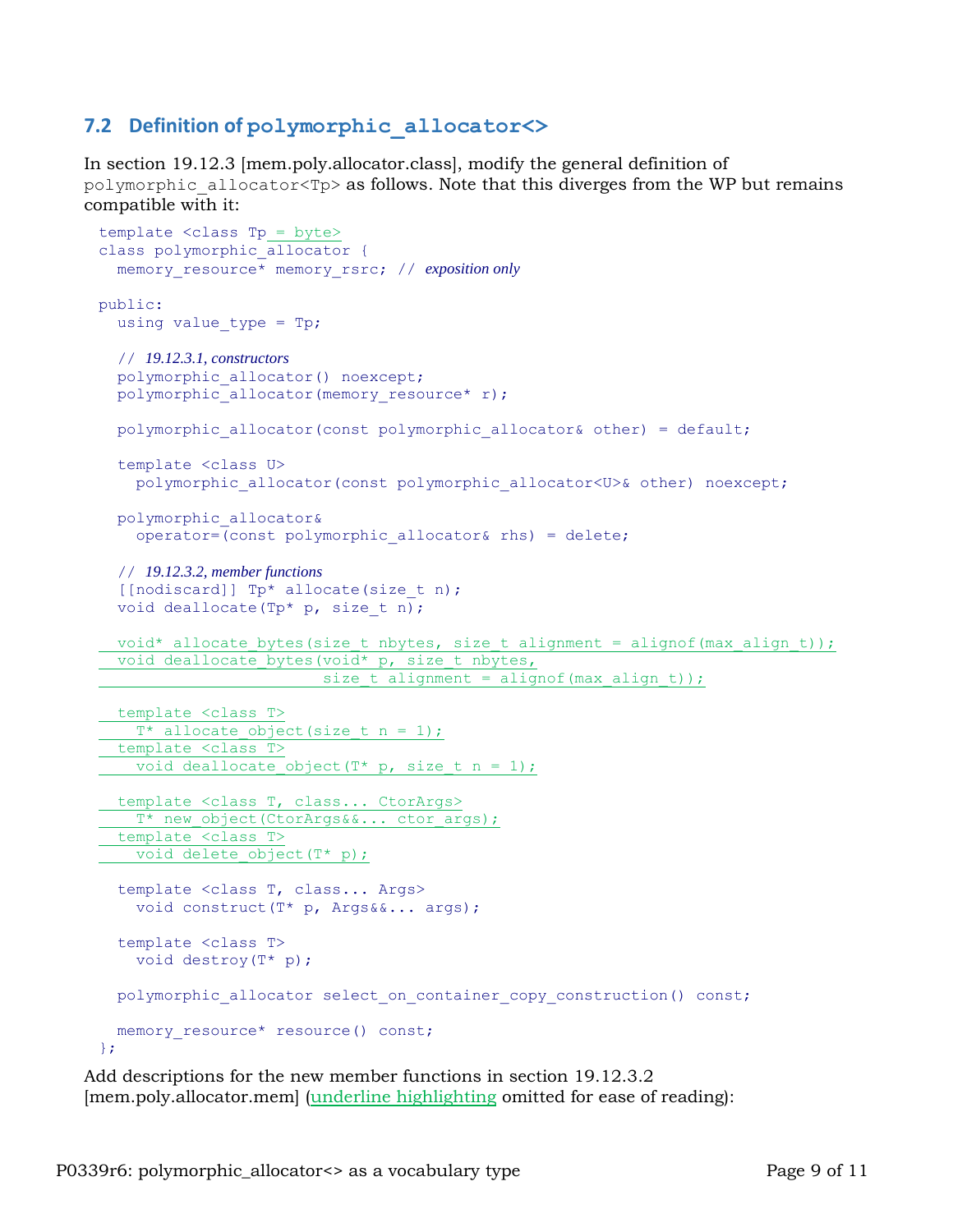void\* allocate bytes(size t nbytes, size t alignment = alignof(max align t)); *Effects*: Equivalent to: return memory rsrc->allocate(nbytes, alignment);

*Note:* The return type is  $\text{void*}$  (rather than, e.g., byte<sup>\*</sup>) to support conversion to an arbitrary pointer type U\* by static cast<U\*>, thus facilitating construction of a U object in the allocated memory.

```
void deallocate bytes(void* p, size_t nbytes,
                      size t alignment = alignof(max align t));
```
*Effects*: Equivalent to memory\_rsrc->deallocate(p, nbytes, alignment).

```
template <class T>
 T* allocate object(size t n = 1);
```
*Effects:* Allocates memory suitable for holding an array of n objects of type T, as follows:

- $if$  SIZE MAX / sizeof(T) < n, throws length error,
- *-* otherwise equivalent to: return static\_cast<T\*>(allocate\_bytes(n\*sizeof(T),  $alignof(T))$ ;

*Note*: T is not deduced and must therefore be provided as a template argument.

```
template <class T>
  void deallocate object(T^* p, size t n = 1);
```
*Effects*: Equivalent to deallocate bytes (p,  $n*$  sizeof(T), alignof(T)).

```
template <class T, class CtorArgs...>
  T* new object(CtorArgs&&... ctor args);
```
*Effects*: Allocates and constructs an object of type  $T$ , as follows: equivalent to:

```
T^* p = allocate object<T>();
try {
   construct(p, std::forward<CtorArgs>(ctor args)...);
} catch (...) {
   deallocate object(p);
    throw;
}
return p;
```
*Note*: T is not deduced and must therefore be provided as a template argument.

```
template <class T>
  void delete object(T* p);
```
*Effects*: Equivalent to:

```
destroy(p);
deallocate object(p);
```
## **8 References**

[P0987](https://wg21.link/P0987) *polymorphic\_allocator<byte> instead of type-erasure*, Pablo Halpern, 2018-04-01.

[N4617](http://www.open-std.org/jtc1/sc22/wg21/docs/papers/2016/n4617.pdf) *Draft Technical Specification, C++ Extensions for Library Fundamentals, Version 2*, Geoffrey Romer, editor, 2016-11-28.